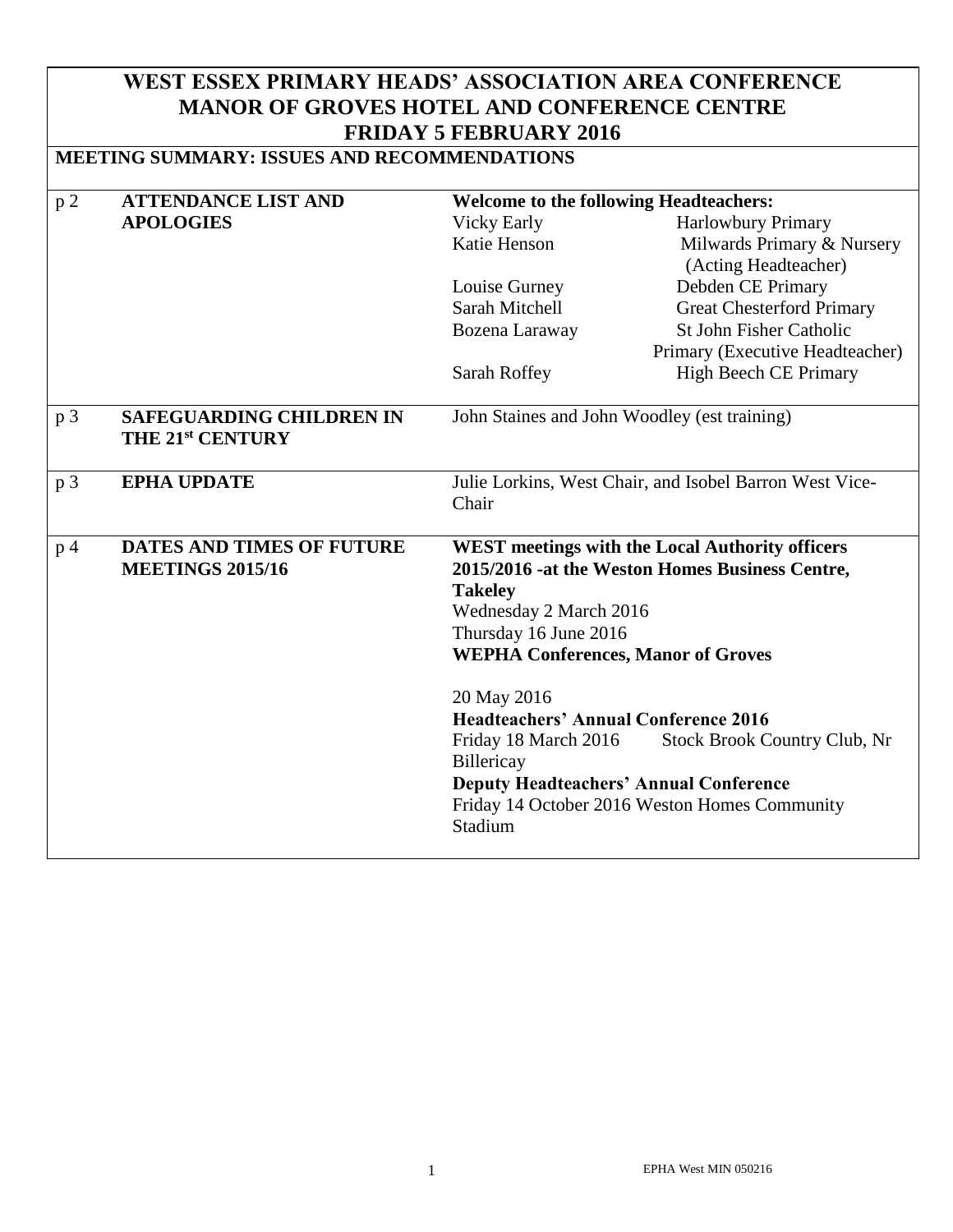# **WEST ESSEX PRIMARY HEADS' ASSOCIATION AREA CONFERENCE FRIDAY 5 FEBRUARY 2015**

#### **Present**

### **In Attendance**

John Staines John Woodley

### **Apologies**

Isobel Barron Roseacres Primary West Vice-Chair Lorna Brittaine Sheering CE Primary Bernadette Miele Tany's Dell Primary John Clements Hatfield Heath Primary Christine Peden Pear Tree Mead Primary Gill Doyle Takeley Primary Julie Puxley Katherine Semar Infants Vicky Early **Harlowbury Primary** Colin Raraty **Rodings Primary** Laura Fox The Alderton Juniors Sarah Roffey High Beech CE Primary Sue Giles Henham & Ugley CE Primary Louise Gurney Debden CE Primary Matthew Woolard Hereward Primary Katie Henson Milwards Primary &Nursery Neil Woollcott The Leverton Juniors Kate Hockley Radwinter CE Primary

Julie Lorkins Cheryl Macleod Jonathan Tye Stacey Ward

Rosalind Allsop Clavering Primary Lesley Lewis Theydon Bois Primary West Chair/ St Andrew's North Weald Nazeing Primary David Burles Fawbert & Barnard Primary Deidre Mooney Waltham Holy Cross Infants Rachel Callaghan Katherine Semar Juniors Gillian Napier Farnham & Rickling Federated Primaries Lawrence Garside Felsted Primary Christine Tonkins St Mary's CE Primary, Stansted Elizabeth Gelston The Downs Primary Jan Tunney Limes Farm Infant & Nursery Churchgate CE Primary Church Langley Primary Mel Goodger Aspire Academy Amy Wareham Matching Green CE Primary

Sarah Mitchell Harlowbury Primary

Pam Langmead EPHA Professional Officer Mary Evans The Henry Moore Primary Christine Lee The Henry Moore Primary Sarah Cowley The Henry Moore Primary Katie George Thaxted Primary Mandy Copper Wimbish Primary

Note: If your attendance or apologies have not been noted please contact the EPHA Professional Officer at [langmead@tesco.net](mailto:langmead@tesco.net) for amendment.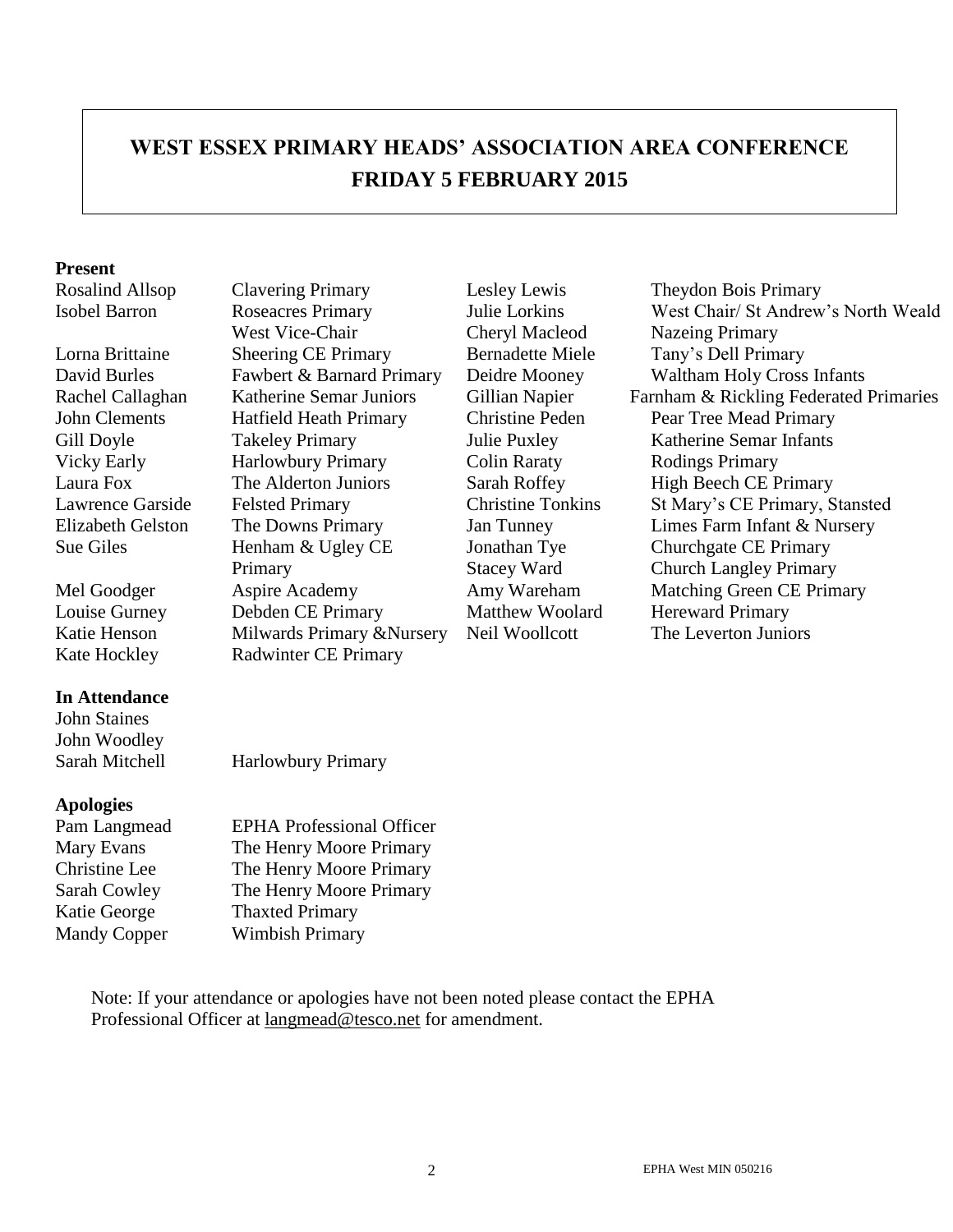## **NOTES OF THE SPRING TERM WEPHA CONFERENCE HELD ON FRIDAY 5 FEBRUARY 2016 COMMENCING AT 9.15 AM**

## **1. WELCOME**

Julie Lorkins, the West EPHA Chair, welcomed headteachers to the conference and in particular those Headteachers who have taken up new appointments in the West this term, including:

| Vicky Early<br>Katie Henson |  |
|-----------------------------|--|
| Louise Gurney               |  |

Harlowbury Primary Milwards Primary & Nursery (Acting Headteacher) Louise Gurney Debden CE Primary Sarah Mitchell Great Chesterford Primary Bozena Laraway St John Fisher Catholic Primary (Executive Headteacher) Sarah Roffey High Beech CE Primary

## **2. SAFEGUARDING IN THE 21st CENTURY**

John Staines and John Woodley

### **Key messages – whistle stop tour of key information**

The 2 Johns' background – law enforcement almost 30 years; much of that time spent pretending to be children on line in order to catch paedophiles.

Work closely with SET Essex, Southend & Thurrock & respective Safeguarding Boards keeping children safe on line.

Objective of the sessions is to change heads/others perspective of this, stranger danger not as we know/remember it.

- There is a significant increase in reported incidents of online abuse- (21% higher than same time last year; 200 % more referrals than last year);
- The age of pupils targeted is lower- 7- 12 year olds- girls; boys age 11-15;
- Parents/ carers/teachers are not aware of how extensive the issue is;
- Sexting is a growing problem in schools particularly in secondary.

Radicalisation online becoming more of an issue: 1 girl targeted on line from abroad, develop a relationship very quickly, in minutes (e.g. 20 mins), then build on that trust/ build on the relationship and try to get her to come on holiday, e.g. to Turkey, and then take her over to Syria then touted as a trophy to others/boys to come out; or boys- approach on XBox- play on line 5 months of grooming, encourage them to start playing for enemy then they begin their work of grooming/radicalising them.

### **Stranger danger**

Adult perception- adult definition and experience very different (car/dog/sweets)

**Action**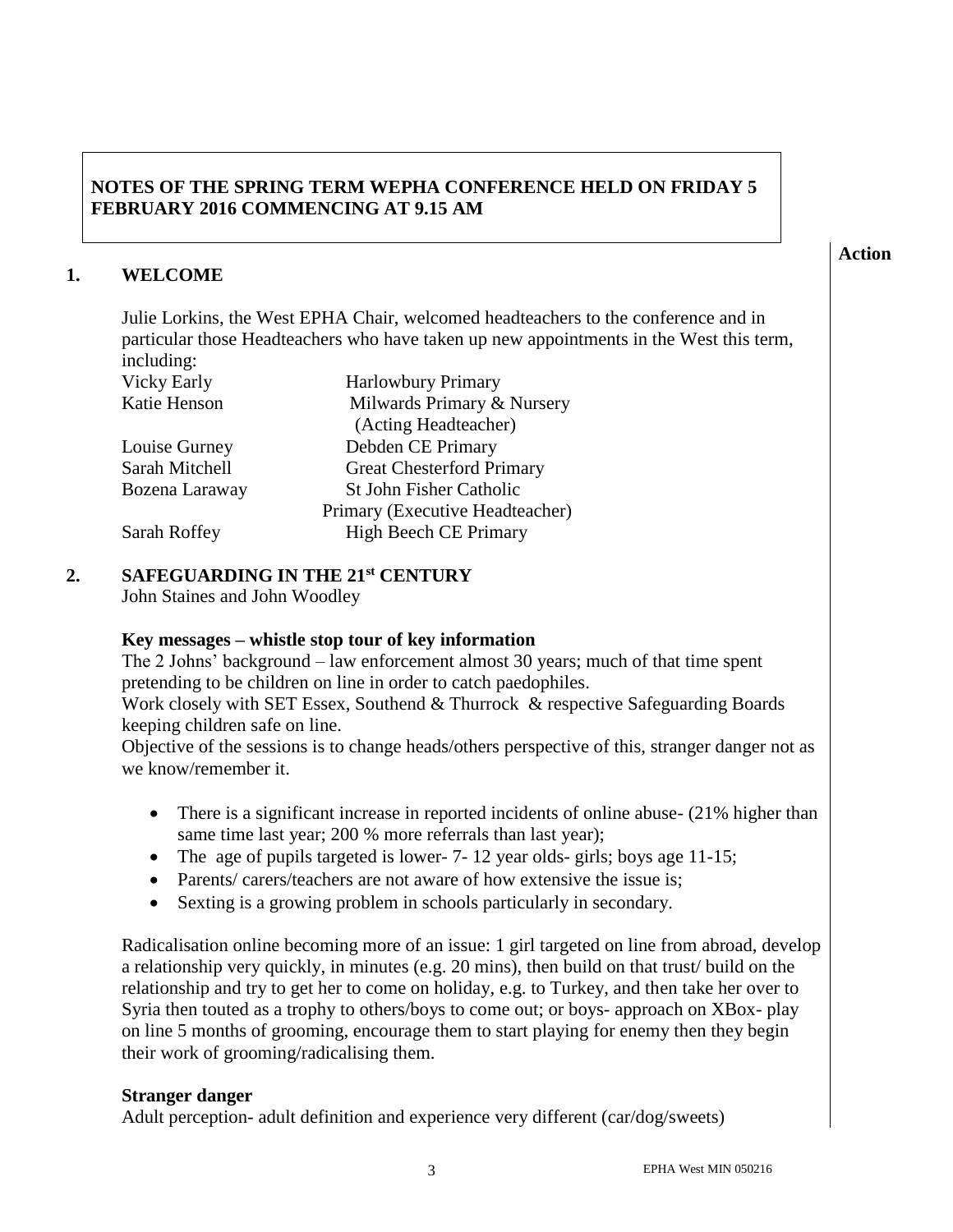Child: man in a white van offering you sweets, man with dog/puppies! Why?

Bullying – pupils have a better more defined view of this but not comparable with stranger danger especially nowadays with the internet/social media etc.

More like a 'Mix-n- match' of perception

'Real world v virtual world' (face book, Instagram, x-box live & games etc)- better title is 'adult world v child world' (children are better/more skilled at internet etc than their parents).

Various on line sites were referred to & the dangers/potential risks/vulnerabilities discussed:-

Omegle- anonymous webcam chat site/viewing images/access camera mic- see yourself streaming and looking at yourself, no of people on the site at the same time e.g., 29,500!, talk over mic or can type - can scroll though if you hit the button to scroll onto next person/hit 10 times- likely to have a man masturbating live on the webcam, highly likely that a screen shot will be taken to capture the image/s. Paedophiles can capture and stream other information pretending to be a girl to trap a boy into sharing images-Y5/6 likely to be aware of this site. Boys often age 12-13 but now more are Y6 age;

Whisper- GPS locating app -go to in order to off load personal problems- will be vulnerable as their location is known (e.g. Sawbridgeworth);

Instagram- kids facebook- concern as share videos/pictures- but big hit with kids

Facebook- safer/ company own Instagram

Twitch- (you- tube) aimed at gamers (Xbox 1- gives you the opportunity of going live) gamer chatting live and people who subscribe can chat & give commentary/comments and also can donate to gamer \$,- sitting on Xbox on TV & is live but vulnerable open to abuse.

## Meow

Snap chat (ghost icon)- massive in primary schools, selfie- no longer on phone after 8-9 secsend to friend- 8/9 seconds disappears on their device (video/pictures)- most common device used by paedophiles, primary pupils are doing a stream to their snap chat from their Instagram- paedophiles will create a new account using a friends name & entrap a childpaedophile will do a screen shot then opens the potential to blackmail child etc (app does tell the individual that a screen shot has been taken);

Selfies- all love it, #selfie- big marketing tool in shops currently, Bratz dolls- selfie snaps/advert;

Boys- in different schools are now saying a cool selfie is a dangerous one (e.g. zero gravityoff a bridge/tall building etc)- selfie is a commodity of a paedophile – shared in their millions! All being generated on the whole by young people in the UK.

# **Policy**

'The Dark Web' (the place where all this info goes) - a place where strangers go in order to access children- who keeps children safe there? The child.

Can be a place where a child makes a new best friend (e.g. gamer). Child on the internet- makes them feel alone with no one to talk to.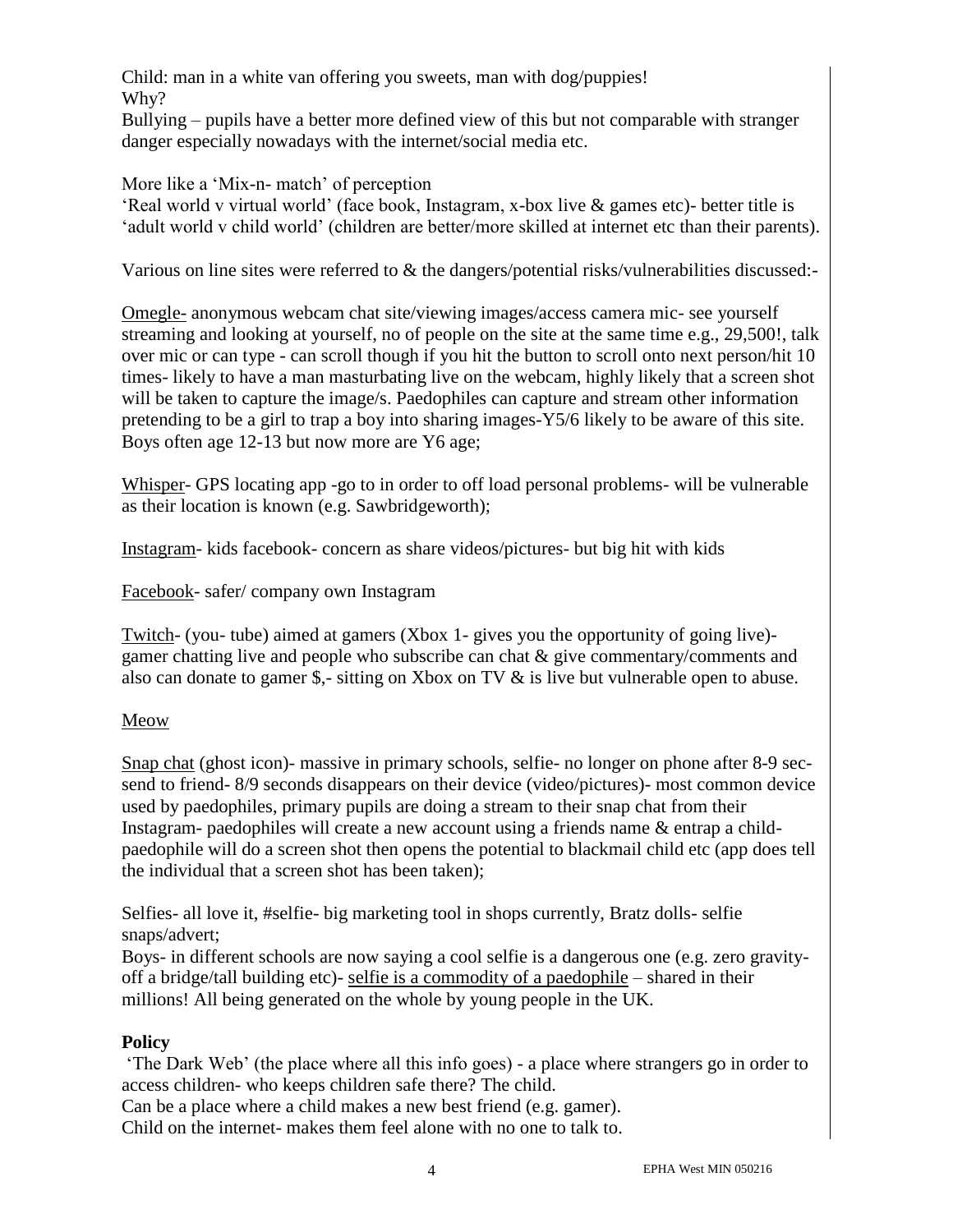John's experience at various roadshows with pupils evidenced that the vast majority (70%) had experienced being 'creeped out' on the internet but none would tell their parents (fear of being prevented from using the computer/gaming etc). How do we get beyond this? 'Self-shooters' (selfies)- clothed pictures; Cappers OC; Social Network OC, Original Candids- all streamed images.

You tube- in a primary setting-Y<sub>3</sub>+ in their experience are using you- tube to access their music.

Watch lyric videos (racist, extremely bad language, etc)- this is what they are being exposed to! Most parents unaware.

Gaming includes rude clips- being exposed to these things earlier but are being 'educated' in a distorted way, especially of relationships.

Kids do not necessarily play the games but will watch the clips which give them the information they need to then join in with friends talking about it etc.

Pupils are most worried about telling their parents of online abuse.

Selfies/any photos taken e.g. using an Apple phone right click on photo and it will give the address, on word under properties can cut  $\&$  past the info onto google maps  $\&$  it will bring the up the address /location on the GPS location! Be aware at how easy all this is to gain personal information.

CEOP- online abuse reporting system Childline- can help in online abuse situations  $\&$  offer counselling etc

Game of War/Clash of Clans- instant access to strangers- have to join a group CLAN= the group of about 100 in the chat room; If you like someone you can add them to your friends All rely on gifting & trading- paedophile target this FiFa- will trade players- but even this has been used by abusers 'Call of Duty'- 18 rated, but now kids are role playing this in playgrounds- 'play dead & then enact 'tea bagging' (don't ask!!)- kids are using this terminology (tag), most adults do not know what this means. Weapon of choice is a sex toy.

'Watch dogs'.

Teachers- need to rethink & reinvent the lessons in order to try to find out what the pupils are interested in/accessing, e.g. in art draw your favourite app.

Then look at what they produce and the source to find out what they are accessing/doing. By this way you can find out more about it (the game) and then take steps to help educate them on how to protect themselves/make the right choices/keep safe online.

Put a letter in front of primary pupils (e.g. 'O', 'W', 'F') and then ask them what it is and see what they come up with – new sites will come up from this  $&$  follow it up (e.g. W- whisper). Try not to be judgemental but try to discover the pupils' interests and then try to protect them by finding out about the sites and then teaching the related e-safety.

Massive impact on language in schools, e.g. swearing, racist. Change of language culture due to the access of the internet/popular culture accessed via the internet.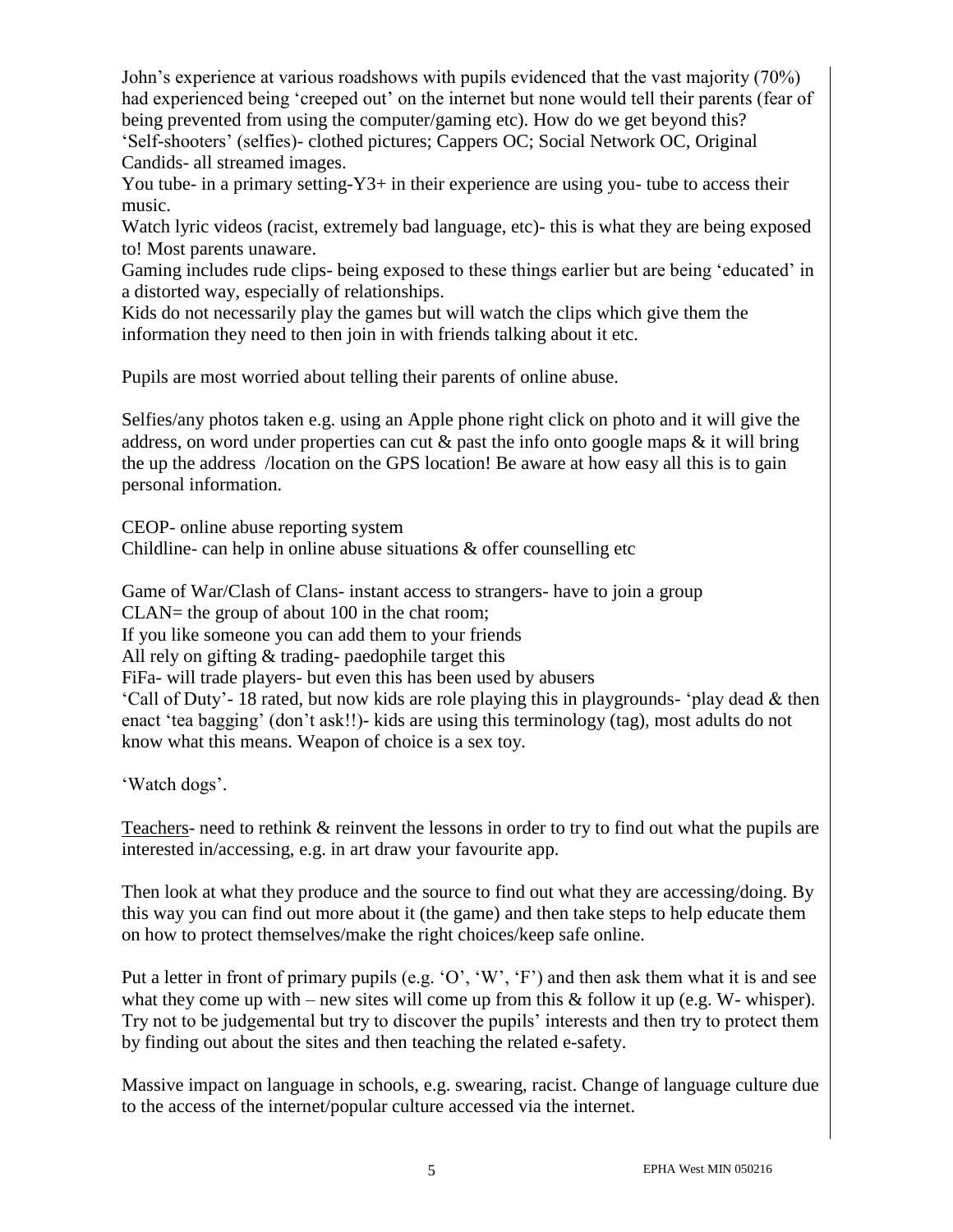Communication & Education is key- especially at home Open up lines of communication.

We need to engage with young people and give the right messages- not ' to ban' but to talk about 'it' giving the appropriate message that matches the situation, e.g. game being offered a reward/ stranger talking about hobbies- personal information).

Start with safeguarding definition. Refer to the online paragraph-CP procedures/use of the threshold/Recording/audit trail/referral. Even if a child does not meet the threshold you can still convene a meeting and invite appropriate parties.

Ofsted starting point- look at the IT/safeguarding expectations. Can be categorised in 3 areas of risk:

 Content, contact, conduct How do you deal with these questions?- rigorous policies and procedures in place, incorporate e-safety practice.

If you are going live to a website/s as part of teaching- have some kind of policy/ risk assessment in place that addresses 'what if it goes wrong?' Best to download what you need for a lesson/ assembly rather than access it live with an audience (e.g. from you- tube).

School laptops used at home; personal USB/mobile phone use in school- What is your school policy? E.g. all cameras at school are all red!

What of Y6 leavers? How is contact managed if they still want to keep in touch with the Y6 teacher? Is this managed in your code of conduct/e-safety/photographic policy?

Child disclosures on line/indecent images on a phone etc: what next? Is this covered in your policy?

Who will deal with it? Will you always look at the picture? Does it matter? Will it need to be referred to another external organisation? (LADO/police/ social care). Head/CPO needs to make the decision that best meets the needs of the child/situation.

Needs to be a transparent policy that covers different situations so all know what will happen next.

It will not always require police involvement.

CEOP report- form completed, sent to local area, police turn up at house, speak to child- does not necessarily break down the barrier can cause significant issues at home as parents may not be aware of the incident/report. CEOP- do work with NSPCC, as well as police

X2 John's approach in reporting abuse:-

Parent

Teacher

Childline- can do this anonymously

CEOP report abuse (comes into Essex Police)- may be an untrained officer, or may be considerable time delay due to funding cuts/priorities.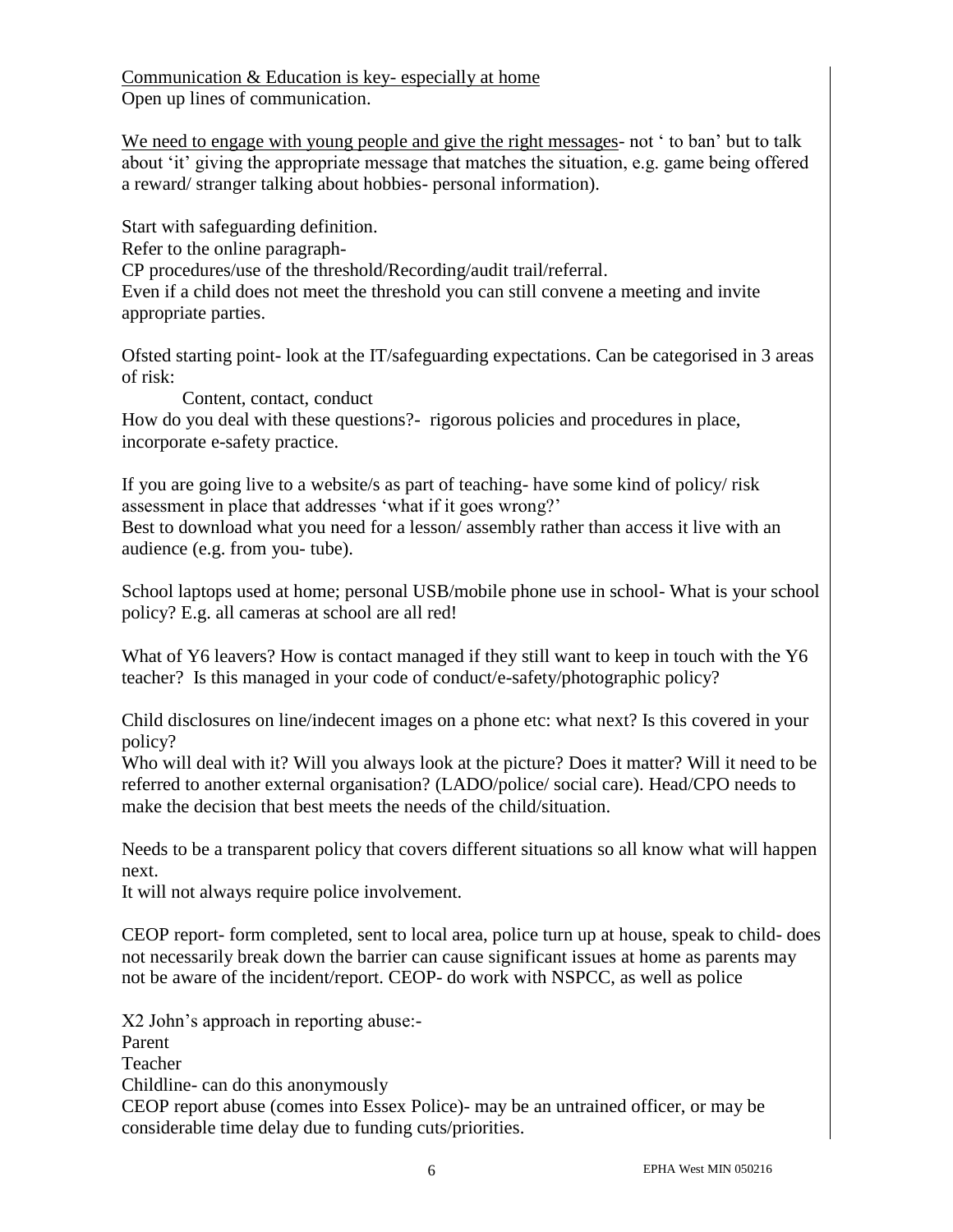Issue of confidentiality- cannot guarantee this to the child- as per CP training.

Staff - cyber bullying/online behaviour (on the teacher)- can be devastating- is there a policy in place to support for them/procedures to deal with it.

Internet use in classroom- be careful of terms use/vocabulary used when typed in the internet as different images etc may come up than expected (example shared of a gardening topic- 'how do I trim my bush?').

Incentivise e- safety events for parents to attend, example given re pyjama party (PP) for the x2 hours for parents to attend the meeting 7-9pm, & only those who attend the full x2 hours can bring their children to the PP (film night). This type of approach has been very successful in other schools.

Objective of the session:-To change our perspective of what stranger danger is-The audience agreed that it had been a very successful session which gave much pause for thought and refection about how the exposure to the technological world has created a level of vulnerability for our young people. It was recognised that communication and education are key in enabling our youngsters to make the right choices in life, and that schools need to work in close collaboration with parents and others (such as the two Johns) in an attempt to 'keep up and wise up,' putting into practice some of the tips learnt from the session.

An analogy that the two Johns used of the internet/ technology was of a train- a parent and child standing at the platform of a train- the train being the internet/game etc; the parent has a choice to let the child go and they make their own choices without any support/guidance on their journey, or the parent steps onto the train with them- deciding which platform to get off /or not with them. Not to stop them necessarily- but to find out what e.g. the game is about and then make a decision if it is ok/alright for them to do it and if not, explain why not in appropriate language/terms.

A picture they showed of 'The Dark Wood'- the internet had a golden safe path through the middle of it where not to stray off it. 'Boring' to stick to the path- stray over the line- put one foot in the wood and try – but some put two feet in (the dark wood) and do not think of the consequences.

Promoted trying to find out about e.g. the game/websites/interests and then having open dialogue about the pros/cons etc of it. Not closing up or just 'banning' but actually confronting and educating ourselves about the game/technology so that we can learn/deal with it at the same time as the child/young person.

Contact: esafetytrainer@gmail.com